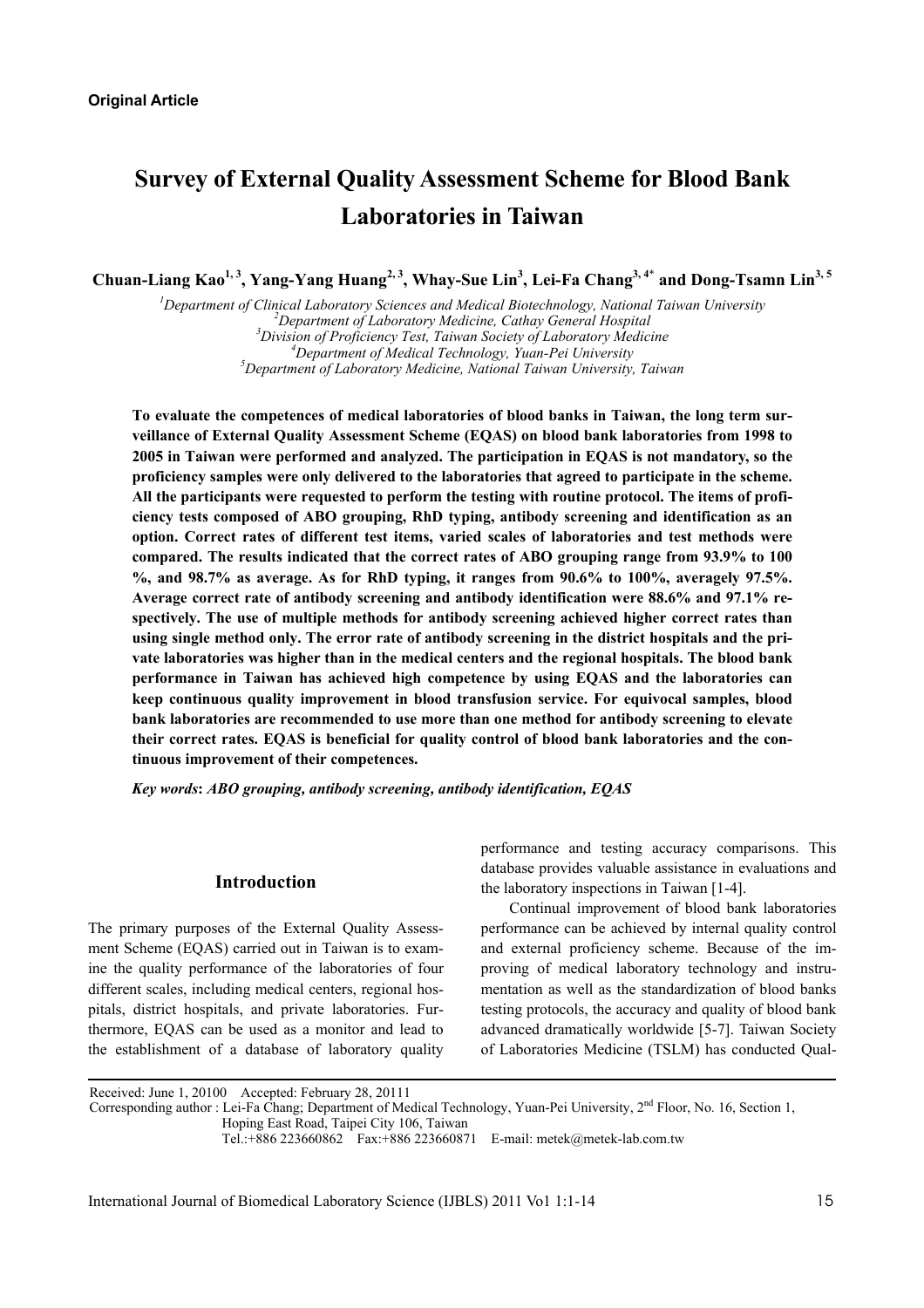ity Assurance Surveillance Program on clinical laboratories (including blood bank) in Taiwan granted by Department of Health, Taiwan since 1994. However, the government subsidy for blood bank was discontinued from 2003; the participants attended the program at their expense ever since. In spite of the halt of funding, TSLM continued to set up the Committee of Proficiency Test in Blood Bank Laboratory which aims to establish correct concept of quality control and to improve the performance of blood bank laboratory in Taiwan. Based on the findings from EQAS, the conferences for continuous education can be held to improve the competence of blood banks.

This paper collected the data of EQAS for blood bank laboratory in Taiwan from 1998 to 2005, and discussed the competence of blood bank laboratories of different scales.

### **Materials and Methods**

The proficiency testing samples obtained from the Taiwan Blood Service Foundation were prepared and sent along with an instruction manual after stability and uniformity validation by the blood bank laboratories of medical centers located in different areas. All enrolled test items were routine pre-transfusion examinations of blood banks in Taiwan, including ABO and RhD typing, antibody screening and identification. Antibody identification was not included in EQAS until 2000. ABO grouping and RhD typing were categories as "required items" while antibody screening and antibody identification were "optional items." Exercise materials basically included six tubes of 3-5% red blood cell suspensions and six tubes of plasma, except that 3-5% red blood cell suspensions had been replaced by whole blood samples during 2000-2002. Exercise materials became 4 tubes of 3-5% red blood cell and 4 tubes of plasma, and sent to participants twice per year after 2003. The exercise materials were delivered by certified express company at 4℃ and required to store at the same temperature during the entire time period prior to testing.

The participants were required to treat the proficiency specimens as routine samples, and all the tests had to be run by the receiving laboratory only. Because the participation in EQAS was not mandatory, the proficiency samples were only delivered to the laboratories that agreed to participate in the scheme. Participants were divided into two groups by their ranking: medical center, regional hospital and blood center were categorized as group 1 because their high specimen numbers and strictly demands of accuracy; Group 2 was composed of district hospitals and private laboratories.

The data showed in this survey were collected during the period of 1998 to 2005. Correct rates of exercise items were calculated after receiving the reports. Comparison results of exercise items, and laboratory scales were evaluated by Excel.

### **Results**

The numbers of the participants of laboratories in each year varied during the eight years, ranging from 99 to 501 since all participants were volunteers, with some enrolling while others withdrawing over the years. Due to the discontinuance of government's grants, the number of participant decreased dramatically in 2003.After then the number of participated laboratories increased again in 2004 and 2005.

# **ABO grouping and RhD typing**

The average correct rate of ABO grouping was 98.7% (Table.1), ranging from 93.9 % to 100 %(Table. 2) Before 2003, a high percentage of laboratories in Taiwan only performed cell typing. The ratio increased from 73.6% in 2000 to 95.3% in 2005, showing a tendency toward the use of both cell typing and serum typing methods (Figure I).

For RhD typing item, the average correct rate was 97.5% (Table 1), increasing from 90.6% in 1998 to 100 % in 2000 and 2005 (Table 2).

## **Antibody screening and antibody identification**

The total average correct rate of antibody screening was 88.6% (Table 1), ranging from 77.2% to 97.9% (Table 3). The correct rate was 95.6% and 91.0% in 1998 and 1999 respectively. However, the average correct rate was decreased to 77.2% in 2000 when an irregular antibody anti-E sample was included in testing samples for the first time, and increased to 97.9% in 2003. In 2001, the correct rate of antibody screening was 87.8%, and increased to 94.4% in 2004 with anti-Mi<sup>a</sup> sample. Furthermore, when the exercise materials contained more than one irregular antibody sample (anti-E, anti-M $i<sup>a</sup>$ , or anti-D) in 2002 and 2005, and the correct rate was 85.0% and 91.3%, respectively.

Antibody identification was a respectively new item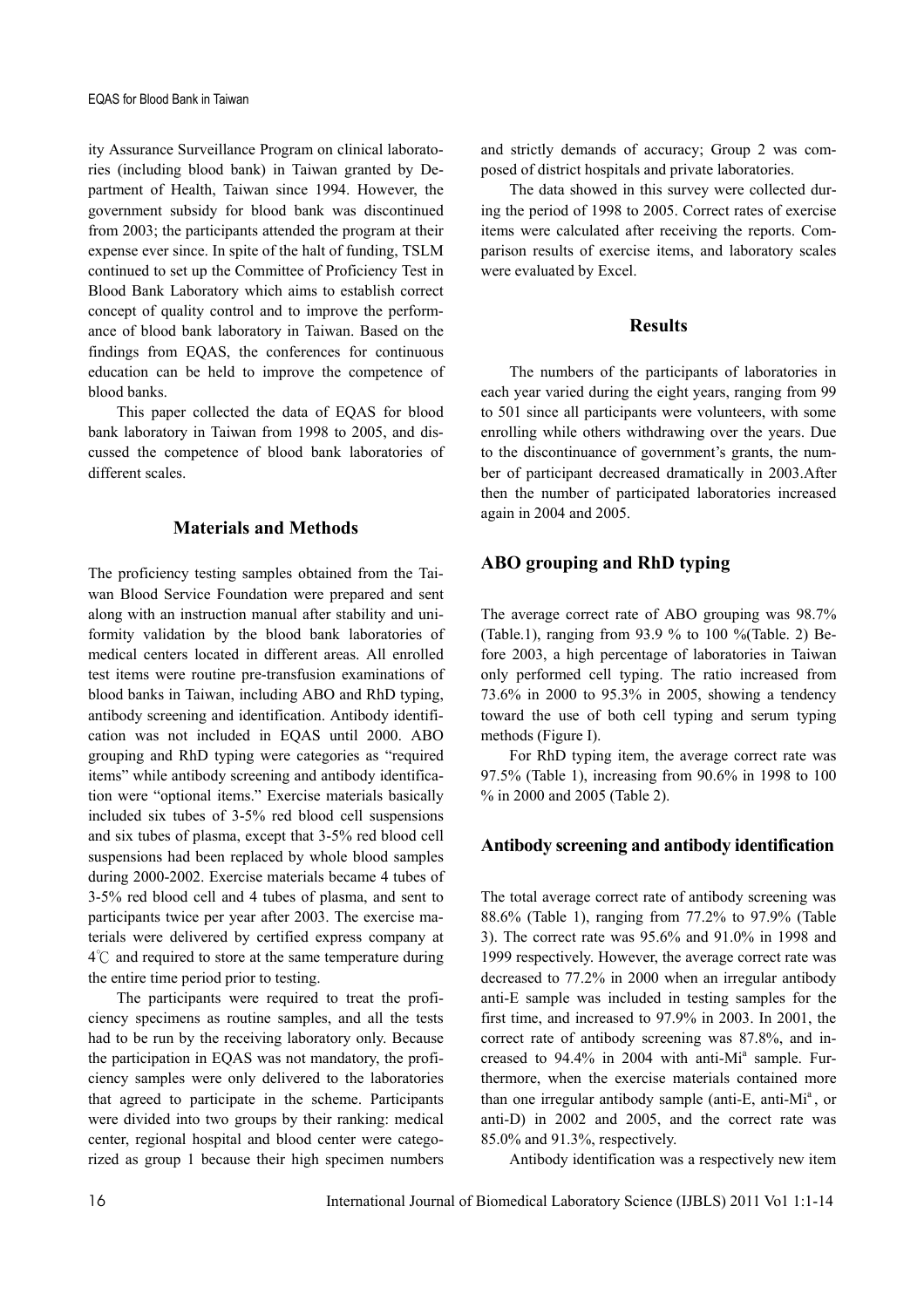|  |  |  | Table 1 Average correct rates of four exercise items from 1998 to 2005 |  |  |  |
|--|--|--|------------------------------------------------------------------------|--|--|--|
|--|--|--|------------------------------------------------------------------------|--|--|--|

| <b>Exercise items</b>   | No. of participants* | <b>Correct rates</b> |
|-------------------------|----------------------|----------------------|
| ABO grouping            | 2611                 | 98.7%                |
| RhD typing              | 2611                 | 97.5%                |
| Antibody screening      | 1742                 | 88.6%                |
| Antibody identification | 587                  | 97.5%                |

\*Times of number of participants, twice a year and years.

|  | Table 2 Number of participants and correct rates of ABO grouping and RhD typing from 1998 to 2005 |  |  |  |
|--|---------------------------------------------------------------------------------------------------|--|--|--|
|  |                                                                                                   |  |  |  |

| Year | No. of participants | Correct rates of ABO grouping | Correct rates of RhD typing |
|------|---------------------|-------------------------------|-----------------------------|
| 1998 | 409                 | 98.6%                         | 90.6%                       |
| 1999 | 383                 | 96.9%                         | 96.2%                       |
| 2000 | 501                 | 100 %                         | 100 %                       |
| 2001 | 389                 | 99.2%                         | 97.1%                       |
| 2002 | 365                 | 99.8%                         | 99.9%                       |
| 2003 | 99                  | 93.9%                         | 99.7%                       |
| 2004 | 211                 | 98.1%                         | 99.8%                       |
| 2005 | 254                 | 99.5%                         | 100 %                       |



*Fig.1 The frequency of blood banks performing both forward and reverse typing methods for ABO grouping in Taiwan, 1998 to 2005.* 

started by TSLM in 2000. For the participants who had the ability to execute antibody identification, the average correct rate of antibody identification was 97.5% (Table 1), ranging from 93.9% to 99.5% (Table 3)

The comparison of correct rates for antibody screening among different scale of hospitals was shown in Table 4. The better correct rates were found in hospitals with higher scales (medical centers and regional hospitals) than in the lower scales hospitals (district hospitals and private laboratories). The most commonly

used screening method in Taiwan was manual polybrene (MP). The correct rate was 91.4% when used MP alone (Table 5). Noteworthily, the correct rates were 100% when more than one method was used for the tests (Table 5). Those methods used for double-checking include Saline-AHG (Anti-Human Globulin), Albumin—AHG, LISS—AHG, (Low Ionic Strength), PEG—AHG (Polyethylene glycerol), and Column Agglutination Testing [8, 9].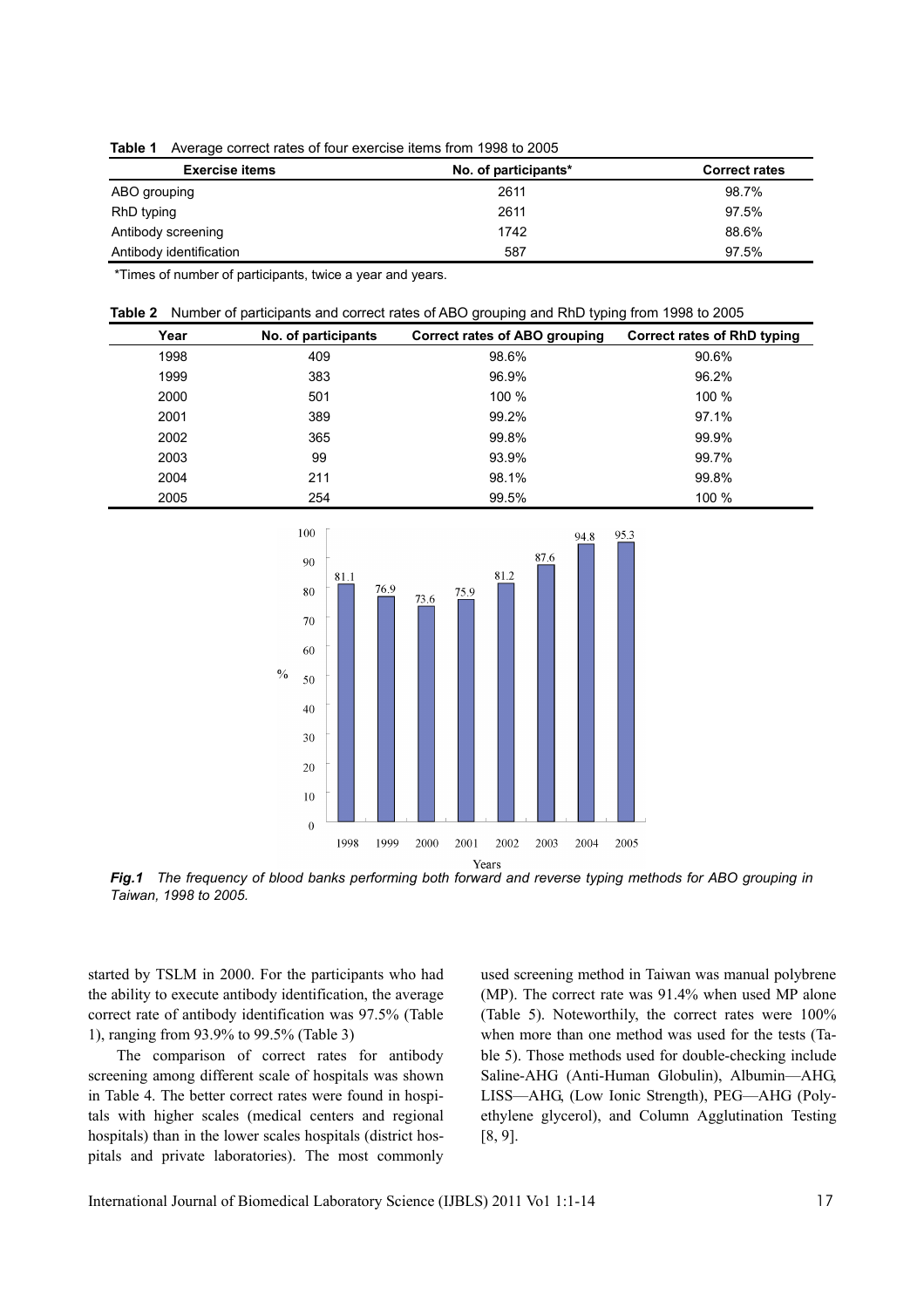|      | ۔ ت                  |                           |           |                      |              |                    |                         |                      |        |  |
|------|----------------------|---------------------------|-----------|----------------------|--------------|--------------------|-------------------------|----------------------|--------|--|
|      |                      | <b>No of Participants</b> |           | <b>Correct Rates</b> |              |                    | *Sample number          |                      |        |  |
| Year | Antibody<br>Antibody |                           | Antibody  |                      |              | Antibody screening | Antibody identification |                      |        |  |
|      | screening            | identification            | screening | identification       | positive     | negative           | anti-E                  | anti-Mi <sup>a</sup> | anti-D |  |
| 1998 | 203                  | $NA**$                    | 95.6%     | NA                   | $\mathbf{0}$ | 2                  | 0                       | 0                    | 0      |  |
| 1999 | 234                  | <b>NA</b>                 | 91.0%     | <b>NA</b>            | 2            | 0                  | 0                       | 0                    | 0      |  |
| 2000 | 284                  | 88                        | 77.2%     | 94.3%                |              |                    |                         | 0                    | 0      |  |
| 2001 | 288                  | 185                       | 87.8%     | 99.5%                | $\mathbf{0}$ | 5                  | 0                       | 0                    | 0      |  |
| 2002 | 251                  | 82                        | 85.0%     | 93.9%                | 2            | 3                  |                         |                      | 0      |  |
| 2003 | 84                   | 62                        | 97.9%     | 98.4%                |              | 7                  |                         | 0                    | 0      |  |
| 2004 | 186                  | 82                        | 94.4%     | 98.6%                | 1            | 7                  | 0                       |                      | 0      |  |
| 2005 | 212                  | 88                        | 91.3%     | 98.0%                | 3            | 5                  |                         |                      |        |  |

**Table 3** Correct rates of antibody screening and antibody identification from 1998 to 2005

\* The positive samples of antibody screening were included for antibody identification exercise after 2000.

\*\*NA: not available

**Table 4** Correct rates of antibody screening among different scales of medical laboratories from 1998 to 2005

|         | <b>Medical</b> | Regional         | <b>District</b>  | <b>Private</b> |
|---------|----------------|------------------|------------------|----------------|
| Year    | <b>Centers</b> | <b>Hospitals</b> | <b>Hospitals</b> | Laboratories   |
| 1998    | 100.0%         | 100.0%           | 93.3%            | 100.0%         |
| 1999    | 100.0%         | 93.3%            | 89.0%            | 94.5%          |
| 2000    | 100.0%         | 97.9%            | 69.3%            | 83.3%          |
| 2001    | 94.1%          | 98.4%            | 84.1%            | 82.4%          |
| 2002    | 100.0%         | 93.0%            | 81.2%            | 66.7%          |
| 2003    | 100.0%         | 100.0%           | 94.1%            | 91.7%          |
| 2004    | 100.0%         | 95.2%            | 91.7%            | 100.0%         |
| 2005    | 100.0%         | 100.0%           | 84.6%            | 90.0%          |
| Average | 99.3%          | 97.2%            | 85.9%            | 88.6%          |

|                   | <b>Test formats</b> |        |         |               |         |         |         |               |  |
|-------------------|---------------------|--------|---------|---------------|---------|---------|---------|---------------|--|
|                   | <b>Single</b>       |        |         | <b>Double</b> |         |         |         | <b>Triple</b> |  |
| Methods*          |                     | $1+2$  | $1 + 3$ | $1 + 4$       | $1 + 5$ | $1 + 6$ | $1+2+6$ | $1+4+6$       |  |
| No. of Lab**      | 603                 | 16     | 13      | 9             |         | 32      |         |               |  |
| Correct<br>No. of | 551                 | 16     | 13      | 9             |         | 32      |         |               |  |
| Correct rate      | 91.4%               | 100.0% | 100.0%  | 100.0%        | 100.0%  | 100.0%  | 100.0%  | 100.0%        |  |

\* Methods include: 1) Manual Polybrene; 2) Saline – AHG; (3) Albumin – AHG; (4) LISS – AHG;

(5) PEG – AHG; (6) Column Agglutination Testing

\*\*62 incomplete reply forms were omitted

## **Discussion**

The present data has shown a continuous improvement of blood bank laboratories in Taiwan from 1998 to 2005. In addition to the external quality scheme, the technical improvement and continue education for EQAS participant each year also help greatly in the amelioration of testing quality in Taiwan. For ABO blood grouping, some participants didn't perform serum typing which might be the reason for them failed to meet the expectation in EQAS. Before 2000, there were some laboratories using polyclonal anti-D reagents to test RhD. After then, the participants had all been using monoclonal blend IgG+IgM anti-D reagents to perform RhD typing, which was the main cause of the better accuracy. By using both cell typing and serum typing for ABO blood grouping and replacing the polyclonal antibody to monoclonal antibody for RhD typing, correct rates were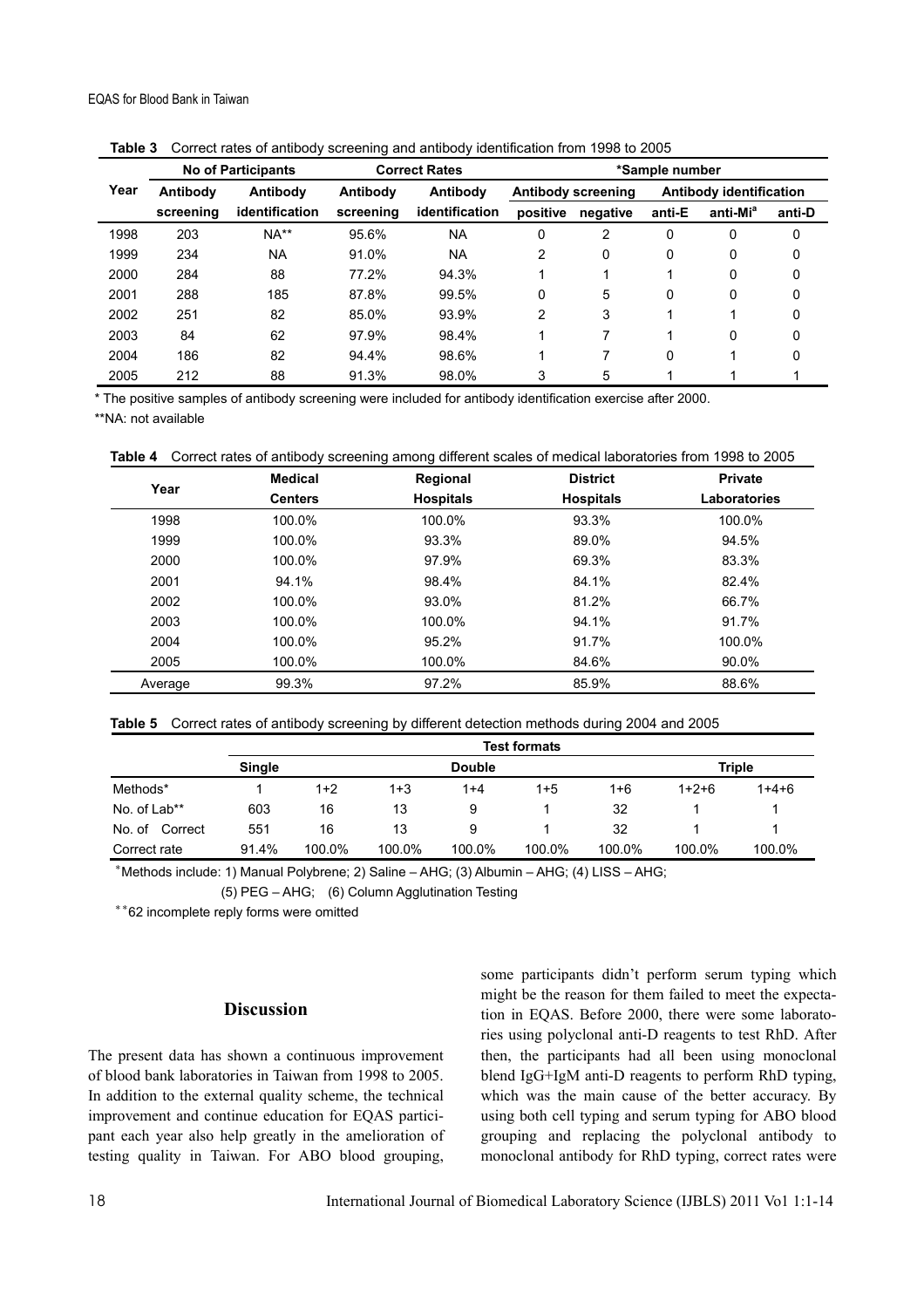remained high for these years.

The manual polybrene technique is a rapid, simple and sensitive method for red blood cell antibody detection which has been adopted to perform antibody screening in Taiwan for decades. The procedure includes three phases; the first part is takes place in low ionic solution with antigen-antibody reaction; then add polybrene, a positively charged synthetic polymer, to induce nonspecific aggregation between erythrocytes; at last a salt solution is used to resuspend the aggregates produced by polybrene. The presence of an antibody is recognized by the persistence of agglutination after polybrene effects have been reversed [10, 11]. The method has been used for pretransfusion testing which consists of ABO grouping, antibody screening and cross-matching in Taiwan since 1983. Due to the rapid (about 3 min), easy performance, economical cost, and reliable results, manual ploybrene method is widely accepted and performed by blood bank laboratories in Taiwan. However, the lack of adequate sensitivity for Kell system antibodies has prevented it from becoming a ubiquitous test in the countries where Kell-incompatibility is relatively common. On the contrary, manual ploybrene is a common blood bank test in Taiwan because Taiwanese people rarely have K-antigens [12]. However, the medical technologists need to be experienced and well-trained to use manual polybrene properly and correctly [13, 14]. Thus, to refer the query positive antibody screening results, additional methods for antibody screening used in Taiwan such as Saline-AHG, Albumin-AHG, PEG-AHG, LISS-AHG, and column agglutination testing are recommended to prevent missing positive antibody screening and confirm the results. Based on the data collected, the use of double methods elevated the correct rate to 100% while that of using manual polybrene method alone was 91.4%. This is in accordance with Melo's investigation result, "when multiple methods were used, the correct rate of antibody screening rose up to 100%" [6]. Thus, it is highly recommended to have the performance of double methods as the protocol of antibody screening when equivocal sample tested [15].

Because Anti-E and anti-Mi<sup>a</sup> are two of the most frequently irregular antibodies in Taiwan, the Technical Committee has decided to add irregular antibodies to the exercise materials afterwards since 2000. At first, the anti-E was added in the exercise materials in 2000, the correct rate of antibody screening dropped to 77.2%. After then, through the peer group learning and continue education conference, the correct rates elevated when each type of irregular antibodies sample was included in the exercise materials for the second time. The correct

rates were from 77.2% to 97.9%, and from 87.6% to 94.4% for anti-E and anti-Mi<sup>a</sup> respectively (Table.3).

The correct rate of antibody identification had improved over the eight years. It was 94.3% in 2000, increased to 99.5% in 2001(Table 3) but dropped to 93.9% in 2002 because both anti-E sample and anti-Mi<sup>a</sup> sample were added to the exercise materials and made the identification more difficult for participants. Interestingly, the correct rate reached 98.0% in 2005 with the testing samples of anti-E, anti-Mia, anti-D. This indicated that the participants had become capable of dealing with complicated cases of antibody identification, and even though the incidence of anti-D is very low in Taiwan, most of the blood banks still have the ability to identify it.

All of the hospitals were ranked into four scales according to the hospital accredited by Taiwan Joint Commission of Hospital Accreditation. The four scales were medical centers, regional hospitals, district hospitals, and private laboratories. Medical centers provide 500 beds or above and comprise the departments of transfusion medicine or the division of blood bank. There were more technologists and clinical laboratory specialist working for the blood banks and being fully responsible for transfusion services. The laboratories of these medical centers used multiple methods and many of them were equipped with fully automated instruments. There are 250 to 499 beds in a regional hospital and the capacity of blood banks is lower since there are only a few technologists in service. District hospitals provide less than 249 beds and have no independent divisions of blood bank or full-time blood bank technologists.

More of the private laboratories are operated by only one medical technologist. When performing ABO grouping, some of the private laboratories use slide method because they do not have instruments such as blood bank centrifuges available. There were different regulations and guidelines for clinical laboratories in the hospitals of different scales to obey and fallow. As a result, the numbers of clinical lab professionals and availability of instruments vary from scale to scale. These factors related to the competence and quality performance of a laboratory. In this study, the participants were further divided into two groups. Group 1 was composed of medical centers and regional hospitals and group 2 was composed of district hospitals and private laboratories. The results of irregular antibody screening showed that group 1 had a higher correct rate and there was a significant difference between the correct rates of group 1 and group 2. Take together, the fact that the blood bank